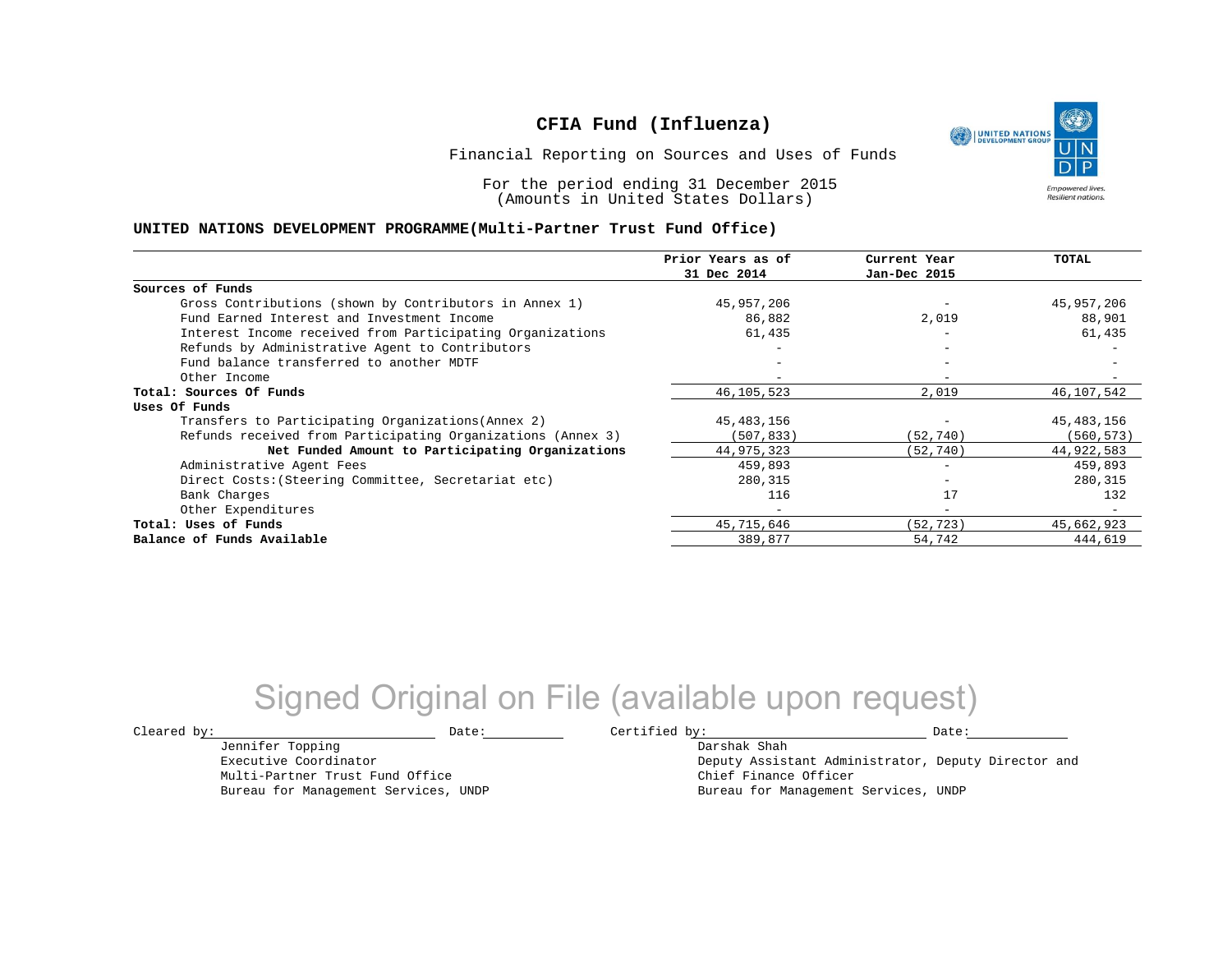

Financial Reporting on Sources and Uses of Funds

For the period ending 31 December 2015 (Amounts in United States Dollars)

### **UNITED NATIONS DEVELOPMENT PROGRAMME(Multi-Partner Trust Fund Office)**

#### **Annex - 1: Gross Contributions**

|                                | Prior Years as of | Current Year             | TOTAL      |
|--------------------------------|-------------------|--------------------------|------------|
|                                | 31 Dec 2014       | Jan-Dec 2015             |            |
| Contributors                   |                   |                          |            |
| AG. ESPANOLA DE COOPERACION IN | 580,280           | $\qquad \qquad -$        | 580,280    |
| DEPARTMENT FOR INT'L DEVELOPME | 9,818,560         | $\qquad \qquad -$        | 9,818,560  |
| GOVERNMENT OF NORWAY           | 5,032,462         | $\qquad \qquad -$        | 5,032,462  |
| GOVERNMENT OF SPAIN            | 558,040           | $\overline{\phantom{0}}$ | 558,040    |
| USAID                          | 29,967,864        | -                        | 29,967,864 |
| Total: Contributions           | 45,957,206        | $-$                      | 45,957,206 |

# Signed Original on File (available upon request)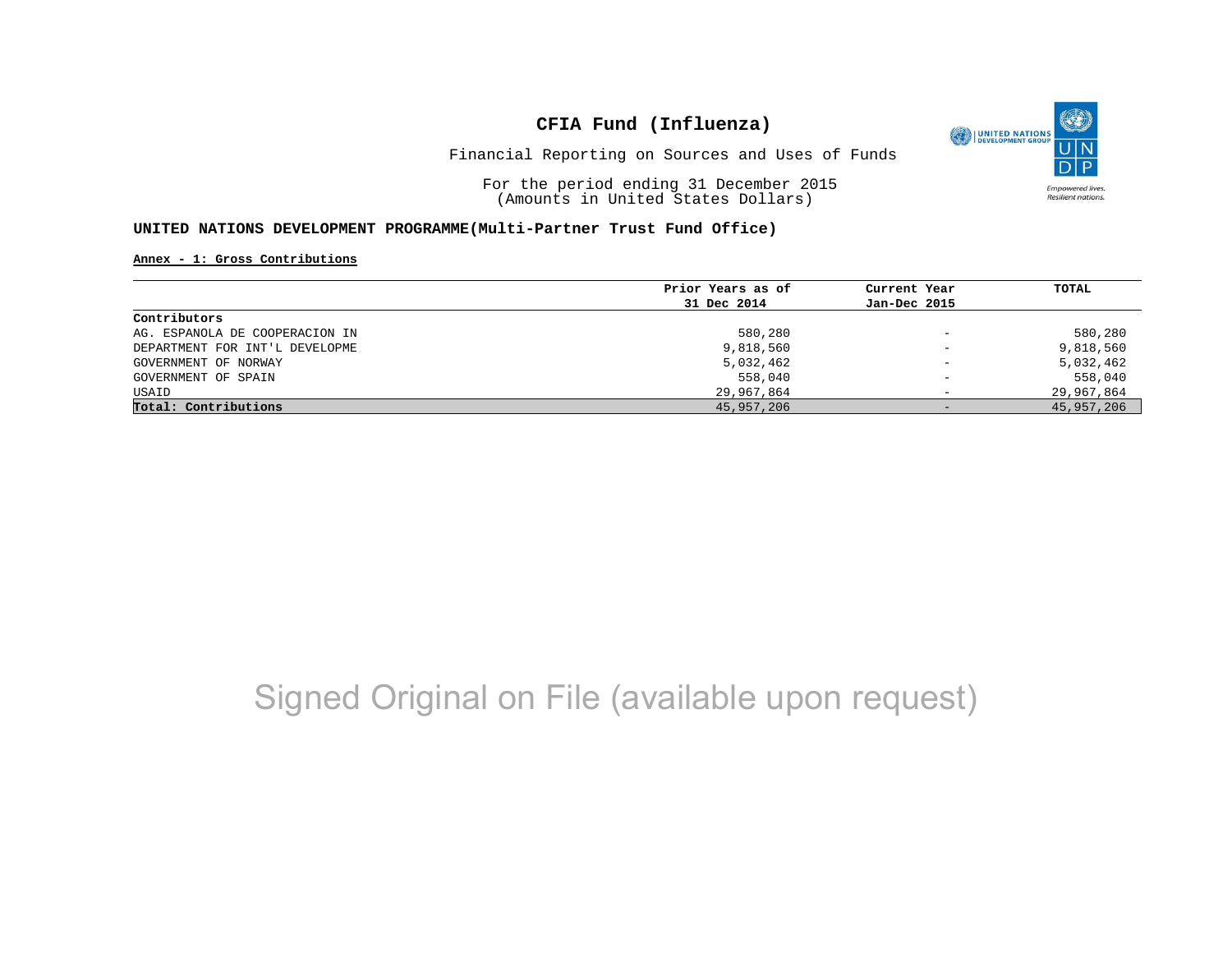

Financial Reporting on Sources and Uses of Funds

For the period ending 31 December 2015 (Amounts in United States Dollars)

#### **UNITED NATIONS DEVELOPMENT PROGRAMME(Multi-Partner Trust Fund Office)**

### **Annex - 2: Transfers to Participating Organizations**

|                                                | Prior Years as of | Current Year             | TOTAL        |
|------------------------------------------------|-------------------|--------------------------|--------------|
|                                                | 31 Dec 2014       | Jan-Dec 2015             |              |
| <b>ICAO</b>                                    | 1,264,445         | $\overline{\phantom{m}}$ | 1,264,445    |
| ILO                                            | 1,194,202         | $\qquad \qquad -$        | 1,194,202    |
| IOM                                            | 3,774,027         | $\overline{\phantom{m}}$ | 3,774,027    |
| OCHA                                           | 5,702,254         | $\qquad \qquad -$        | 5,702,254    |
| PAHO/WHO                                       | 350,000           | $\qquad \qquad -$        | 350,000      |
| UNDP                                           | 2,036,509         | $\qquad \qquad -$        | 2,036,509    |
| UNHCR                                          | 7,175,045         | $\qquad \qquad -$        | 7,175,045    |
| UNICEF                                         | 7,195,096         | $\qquad \qquad -$        | 7,195,096    |
| UNOPS                                          | 267,202           | $\qquad \qquad -$        | 267,202      |
| UNRWA                                          | 99,510            | $\qquad \qquad -$        | 99,510       |
| UNWTO                                          | 803,810           | $\overline{\phantom{a}}$ | 803,810      |
| WFP                                            | 14, 136, 728      | $\qquad \qquad -$        | 14, 136, 728 |
| WHO                                            | 1,484,328         | $\overline{\phantom{a}}$ | 1,484,328    |
| Total Transfers to Participating Organizations | 45, 483, 156      | $\qquad \qquad -$        | 45, 483, 156 |

# Signed Original on File (available upon request)